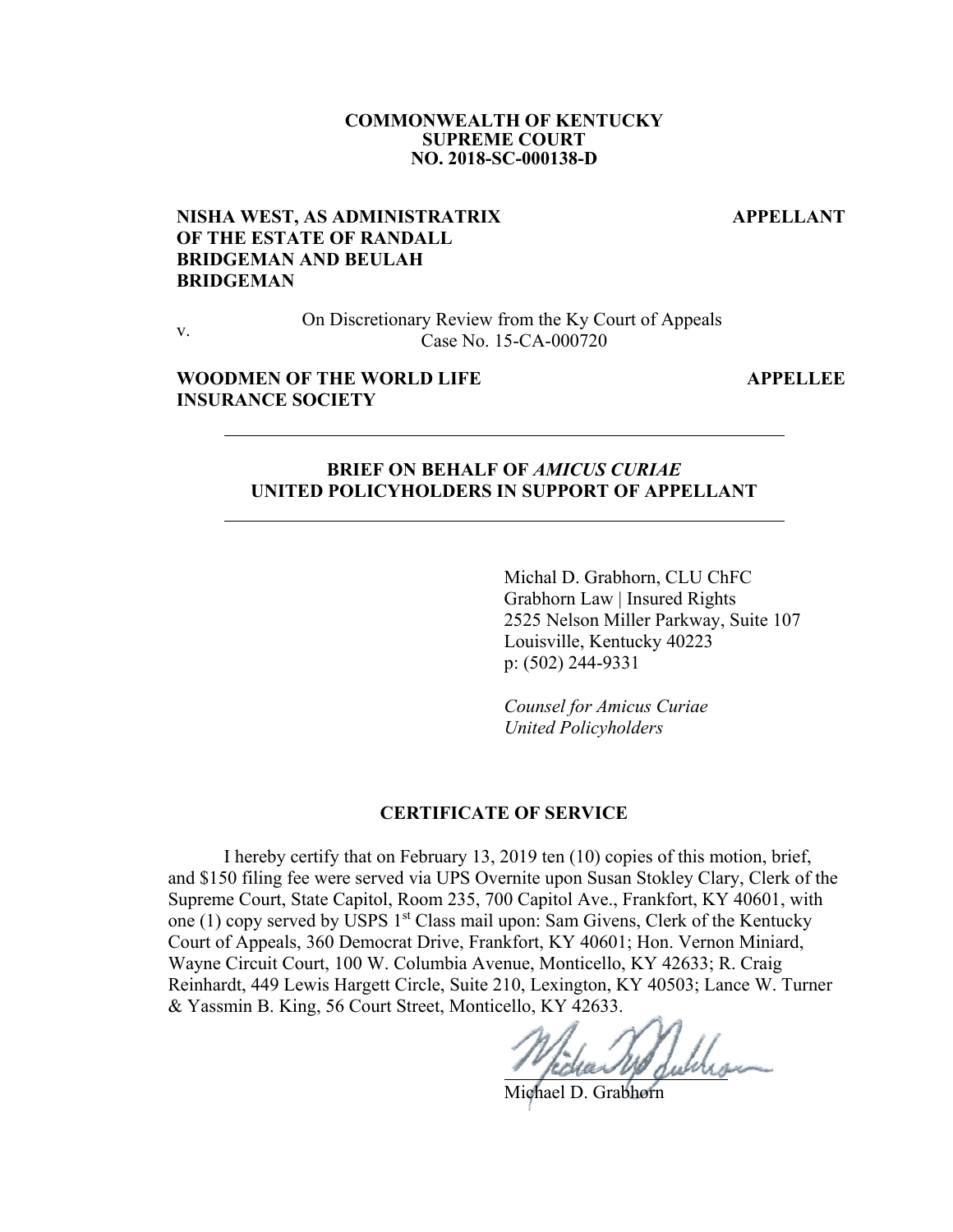# **STATEMENT OF POINTS AND AUTHORITIES**

|    | Humana, Inc. v. Forsyth,                                                                                                        |
|----|---------------------------------------------------------------------------------------------------------------------------------|
|    | Vandenberg v. Superior Court,                                                                                                   |
|    | TRB Invs., Inc. v. Fireman's Fund Ins. Co.,                                                                                     |
|    | Russell v. Catholic Healthcare Partners,                                                                                        |
|    | Rochow v. Life Insurance Co. of N. America,                                                                                     |
|    | Demolition Contractors, Inc. v. Westchester Surplus Lines Ins. Co.,                                                             |
|    | GenCorp Inc. v. AIU Insurance Co.,                                                                                              |
|    | Advance Watch Co. v. Kemper Nat'l Insurance Co.,                                                                                |
|    | Hicks v. State Farm Fire and Cas. Co.,<br>2018 U.S.App. LEXIS 28894, Fed.App'x (6th Cir. Oct. 15, 2018) 2                       |
|    | Knotts v. Zurich Ins. Co.,                                                                                                      |
|    | Ky. Farm Bureau Mut. Ins. Co. v. Rodgers,                                                                                       |
|    |                                                                                                                                 |
|    |                                                                                                                                 |
|    |                                                                                                                                 |
| A. | There is a threshold issue that precludes the enforcement of<br>Woodmen's unilateral arbitration language – whether there is an |
|    |                                                                                                                                 |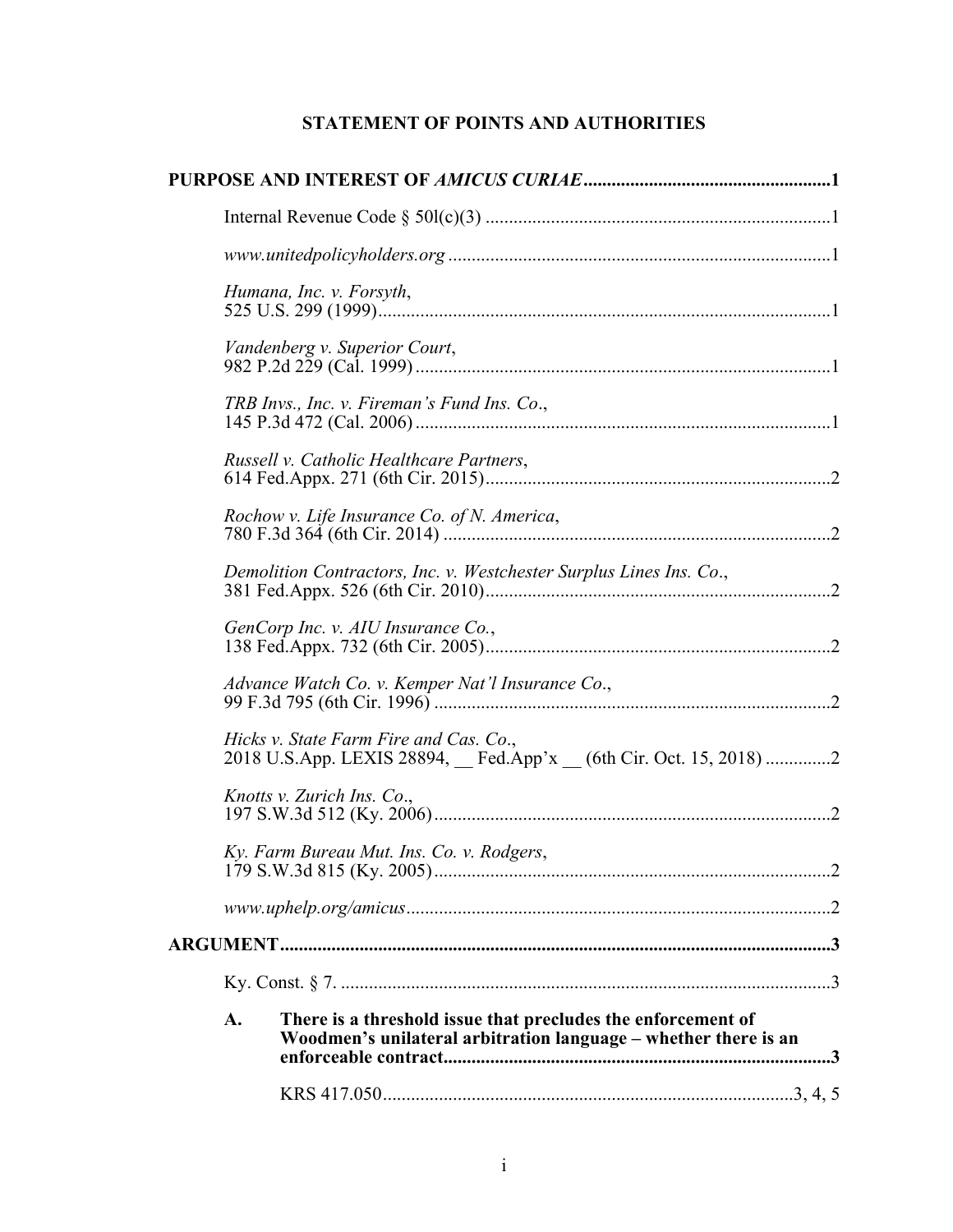|    |    | Oakwood Mobile Homes v. Sprowls,                              |  |  |  |
|----|----|---------------------------------------------------------------|--|--|--|
|    |    | Louisville Peterbilt, Inc. v. Cox,                            |  |  |  |
|    |    | Ally Cat, LLC v. Chauvin,                                     |  |  |  |
| B. |    | An additional issue precludes the enforcement of Woodmen's    |  |  |  |
|    |    |                                                               |  |  |  |
|    | 1. | Woodmen's arbitration language is procedurally                |  |  |  |
|    |    | Schnuerle v. Insight Communs., Co. L.P.,                      |  |  |  |
|    | 2. | Woodmen's arbitration language is substantively               |  |  |  |
|    |    | Schnuerle v. Insight Communs., Co. L.P.,                      |  |  |  |
|    |    |                                                               |  |  |  |
|    |    |                                                               |  |  |  |
|    |    | Wittmer v. Jones,                                             |  |  |  |
|    |    |                                                               |  |  |  |
|    |    |                                                               |  |  |  |
|    |    | State Farm Mut. Auto. Ins. Co. v. Reeder,                     |  |  |  |
|    |    |                                                               |  |  |  |
|    |    |                                                               |  |  |  |
|    |    |                                                               |  |  |  |
| C. |    | Kentucky prohibits arbitration clauses in insurance contracts |  |  |  |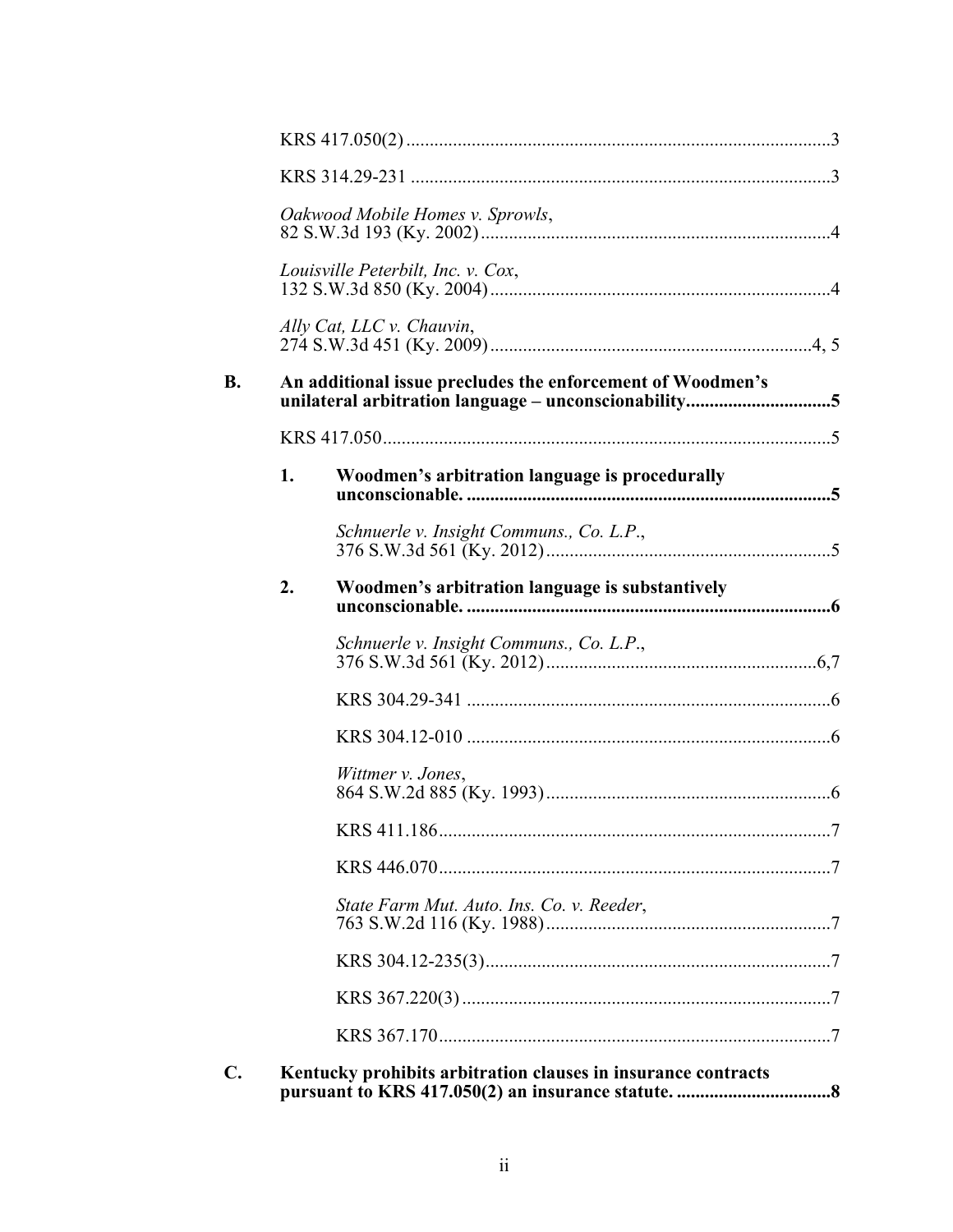|    | Scott v. Louisville Bedding Co.,                                                                                         |  |  |
|----|--------------------------------------------------------------------------------------------------------------------------|--|--|
|    |                                                                                                                          |  |  |
|    |                                                                                                                          |  |  |
|    | KRS 304.29 does not permit Woodmen to materially alter a<br>Kentucky insured's rights and benefits under the policy      |  |  |
|    |                                                                                                                          |  |  |
|    |                                                                                                                          |  |  |
|    |                                                                                                                          |  |  |
|    |                                                                                                                          |  |  |
|    | KRS 304.29 requires Woodmen's insurance policy to conform<br>to the form requirements for all other insurance policies10 |  |  |
|    |                                                                                                                          |  |  |
|    |                                                                                                                          |  |  |
| a. | KRS 304.14-130 requires disapproval of the arbitration                                                                   |  |  |
|    |                                                                                                                          |  |  |
|    |                                                                                                                          |  |  |
|    |                                                                                                                          |  |  |
| b. | KRS 304.14-150 requires the life insurance policy to<br>apprise the insured of the scope of coverage and any             |  |  |
|    |                                                                                                                          |  |  |
|    |                                                                                                                          |  |  |
|    |                                                                                                                          |  |  |
|    |                                                                                                                          |  |  |
|    |                                                                                                                          |  |  |

 $1.$ 

 $2.$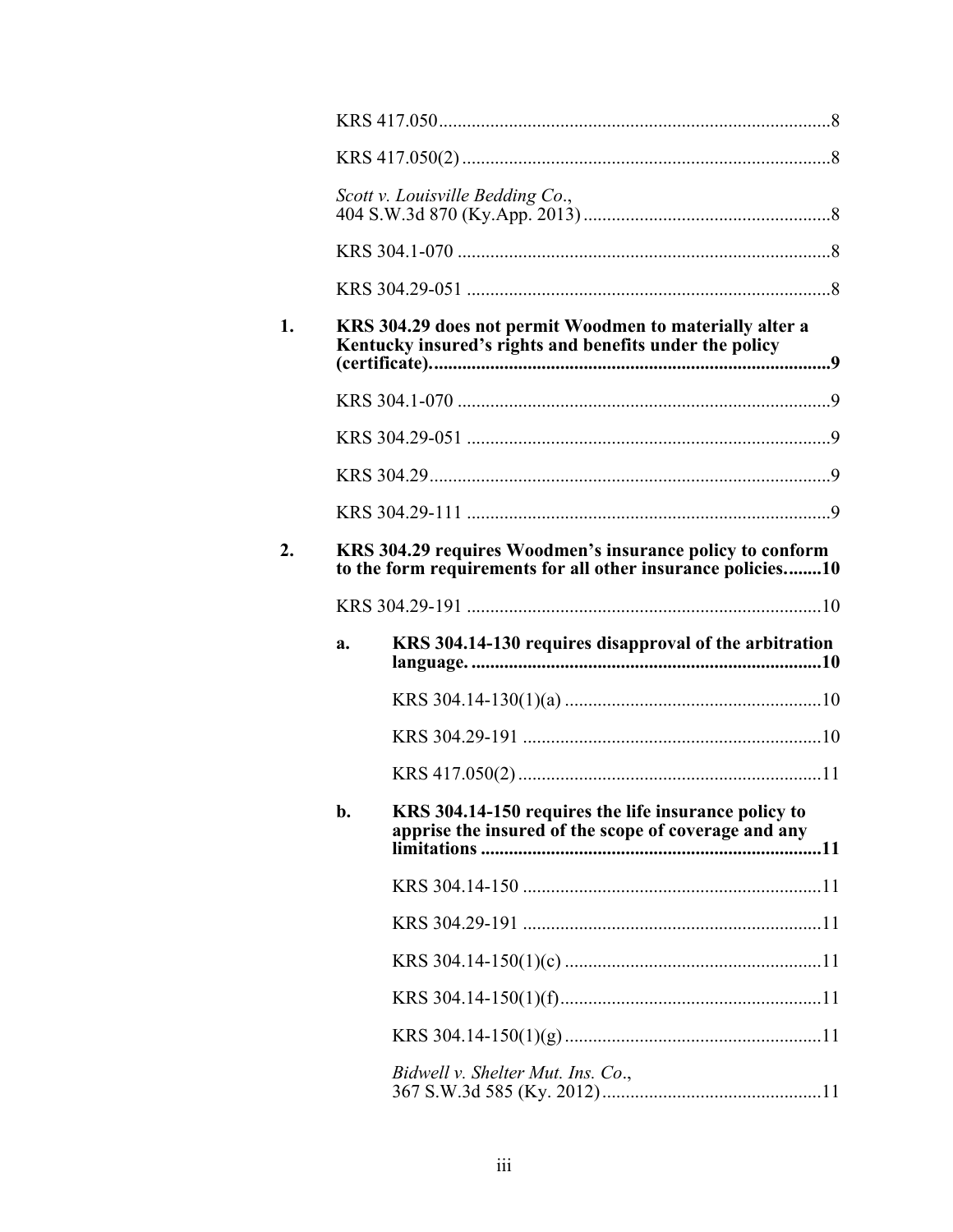|                    | c. | KRS 304.14-160 precludes the inclusion of arbitration                                                                                                                 |
|--------------------|----|-----------------------------------------------------------------------------------------------------------------------------------------------------------------------|
|                    |    |                                                                                                                                                                       |
|                    |    |                                                                                                                                                                       |
|                    |    |                                                                                                                                                                       |
|                    |    |                                                                                                                                                                       |
|                    | d. | KRS 304.14-170 further underscores the requirement<br>for a fraternal life insurer to include the material<br>provisions of its bylaws in the insurance policy 12     |
|                    |    |                                                                                                                                                                       |
|                    |    |                                                                                                                                                                       |
|                    | e. | KRS 304.14-370 prohibits a fraternal life insurer from<br>using arbitration agreements to deprive Kentucky<br>Courts of jurisdiction to hear policyholder claims.  13 |
|                    |    |                                                                                                                                                                       |
|                    |    |                                                                                                                                                                       |
| 3.                 |    | KRS 304.29-341 expressly incorporates Chapter 12 relating to                                                                                                          |
|                    |    |                                                                                                                                                                       |
|                    |    |                                                                                                                                                                       |
|                    |    |                                                                                                                                                                       |
|                    |    |                                                                                                                                                                       |
| $\boldsymbol{4}$ . |    | KRS 417.050(2) is the more specific (and recent) statute and<br>should control over the more general KRS 304.29-23114                                                 |
|                    |    | Parts Depot, Inc. v. Beiswenger,                                                                                                                                      |
|                    |    |                                                                                                                                                                       |
|                    |    |                                                                                                                                                                       |
|                    |    | Baker v. White,                                                                                                                                                       |
|                    |    |                                                                                                                                                                       |
|                    |    |                                                                                                                                                                       |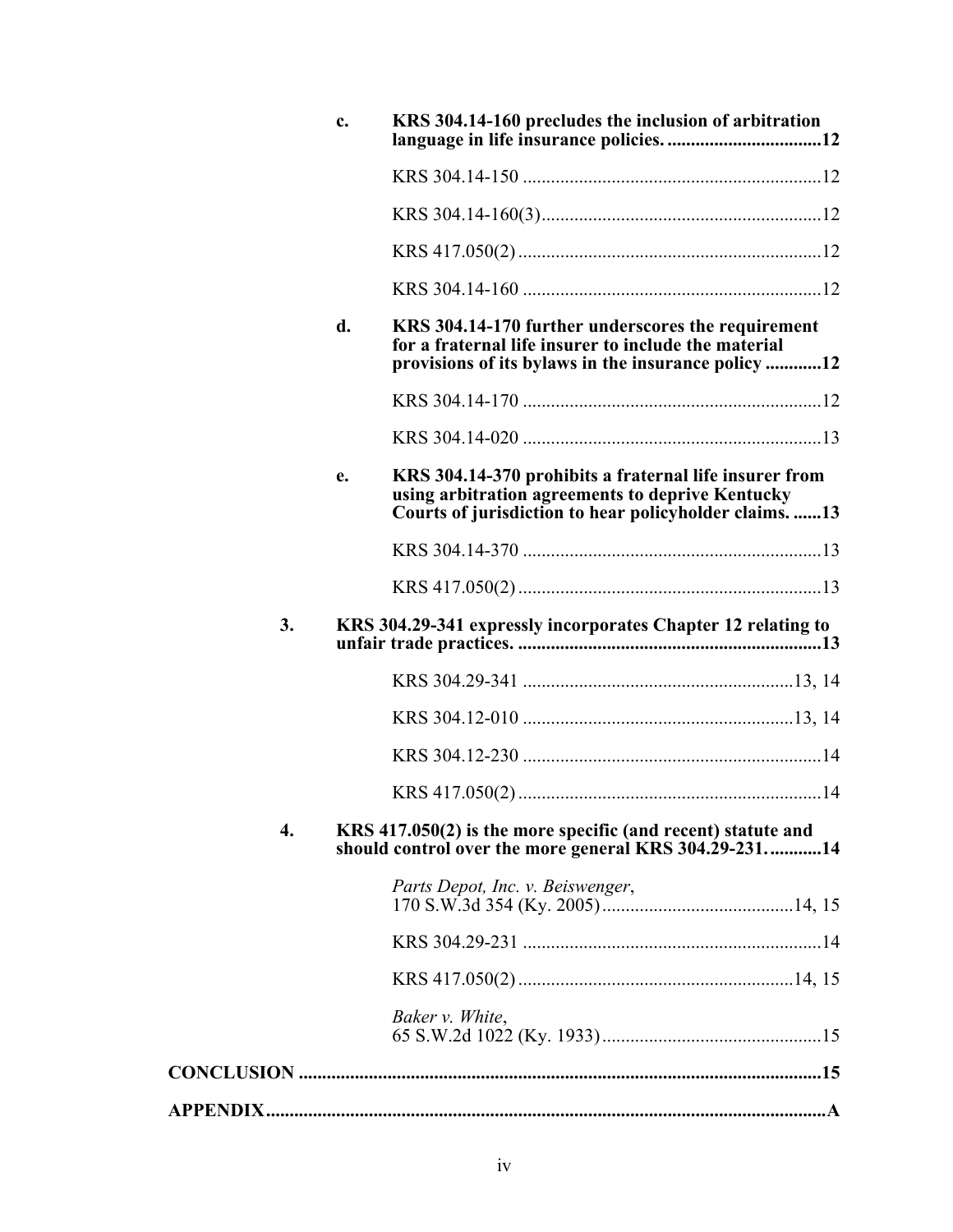## **PURPOSE AND INTEREST OF**  *AMICUS CURIAE* **UNITED POLICYHOLDERS**

United Policyholders was founded in 1991 and is a non-profit organization dedicated to educating the public on insurance issues and consumer rights. It advocates for consumer-friendly insurance rights and regularly supports policyholders by participating as *amicus curiae* in state and federal courts throughout the country. The organization is tax-exempt under Internal Revenue Code  $\S$  50l(c)(3) and is funded by donations and grants from individuals, businesses and foundations.

United Policyholders is an information resource on sales, coverage, claims and litigation-related issues pertaining to the full range of insurance products. An average of 20,000 monthly visitors read articles and tips at *www.unitedpolicyholders.org*. The organization participates in proceedings of the National Association of Insurance Commissioners and receives frequent invitations to testify at legislative and other public hearings, and to participate in regulatory proceedings on rate and policy issues.

A diverse range of policyholders and policyholder advocates communicate on a regular basis with United Policyholders. By processing these communications and monitoring the insurance marketplace and the industry in general, United Policyholders is able to submit pertinent and accurate information to courts throughout the country via *amicus* briefs. United Policyholders has participated as *amicus curiae* in approximately 400 cases across the country involving significant insurance issues. The organization's reputation as a reliable friend of the court was enhanced when its *amicus curiae* brief was cited in the United States Supreme Court's opinion in *Humana, Inc. v. Forsyth*, 525 U.S. 299 (1999), and its arguments were adopted by the California Supreme Court in *Vandenberg v. Superior Court*, 982 P.2d 229 (Cal. 1999) and in *TRB Invs., Inc. v.*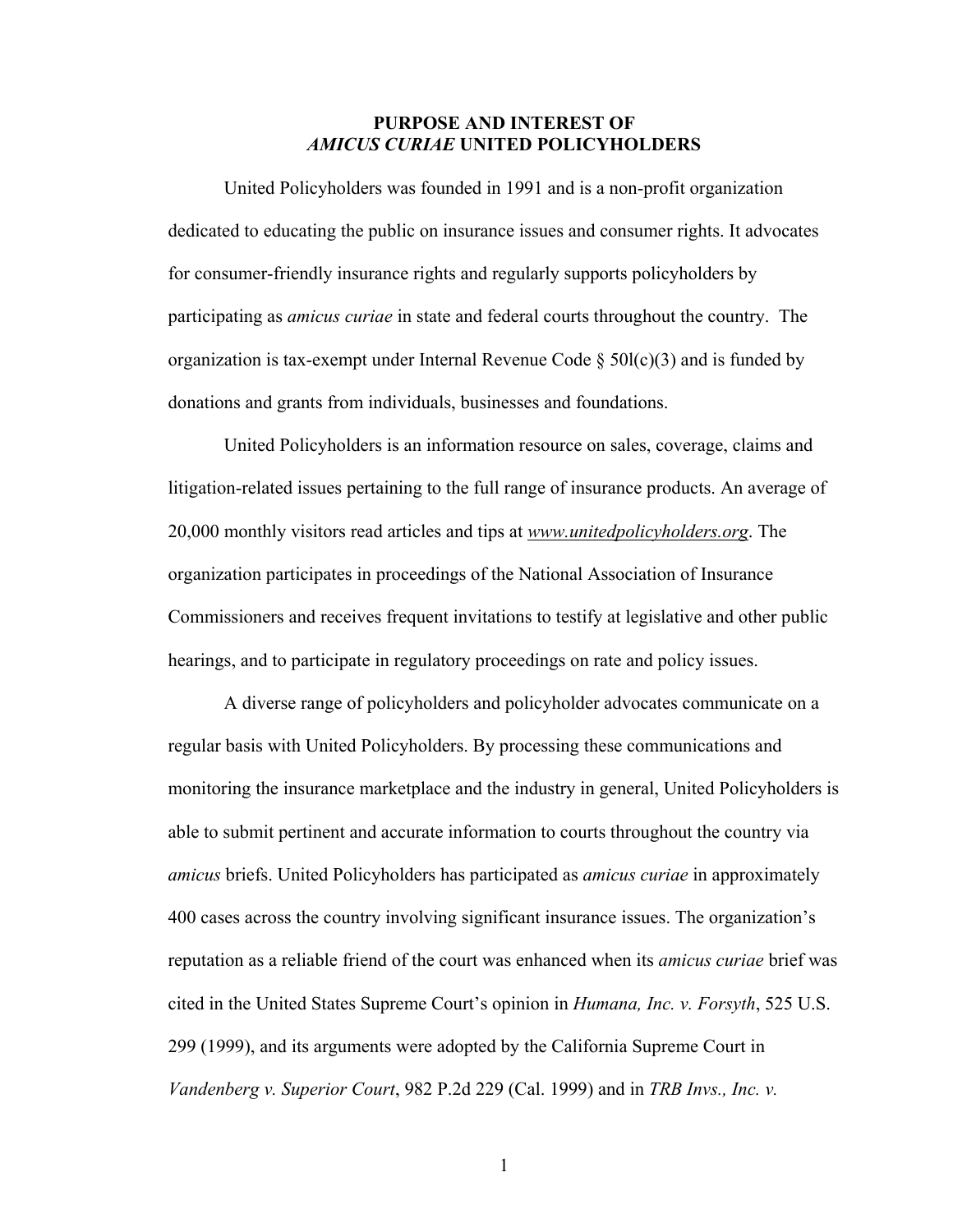*Fireman's Fund Ins. Co.*, 145 P.3d 472 (Cal. 2006). United Policyholders has appeared in many cases in the Sixth Circuit Court of Appeals, including: *Russell v. Catholic Healthcare Partners,* 614 Fed.Appx. 271 (6th Cir. 2015); *Rochow v. Life Insurance Co. of N. America*, 780 F.3d 364 (6th Cir. 2014); *Demolition Contractors, Inc. v. Westchester Surplus Lines Ins. Co*., 381 Fed.Appx. 526 (6th Cir. 2010); *GenCorp Inc. v. AIU Insurance Co*., 138 Fed.Appx. 732 (6th Cir. 2005); and *Advance Watch Co. v. Kemper Nat'l Insurance Co*., 99 F.3d 795 (6th Cir. 1996).

United Policyholders has also appeared in cases involving both Kentucky insurance issues and policyholder interests, including: *Hicks v. State Farm Fire and Cas. Co*., 2018 U.S.App. LEXIS 28894, \_\_ Fed.App'x \_\_ (6th Cir. Oct. 15, 2018); *Knotts v. Zurich Ins. Co*., 197 S.W.3d 512 (Ky. 2006); and *Ky. Farm Bureau Mut. Ins. Co. v. Rodgers*, 179 S.W.3d 815 (Ky. 2005). A complete listing of the cases in which United Policyholders has appeared as *amicus curiae* can be found at its online Amicus Project library: *www.uphelp.org/amicus*.

Again, United Policyholders regularly appears before the courts as *amicus curiae*  in appellate proceedings throughout the United States, providing the courts with its broad experience with insurance principles likely to impact a large segment of the consuming public. United Policyholders' interest in this case is similarly based on its experience and advocacy on behalf of Kentucky policyholders, specifically the interaction between mandatory arbitration clauses and insurance. Its *amicus curiae* should prove helpful to the Court in understanding and resolving this case.<sup>1</sup>

<sup>1</sup> Please note this brief was not authored in whole or part by counsel for either party. Further, no monetary contribution was made by counsel for either party to fund the preparation or submission of this brief.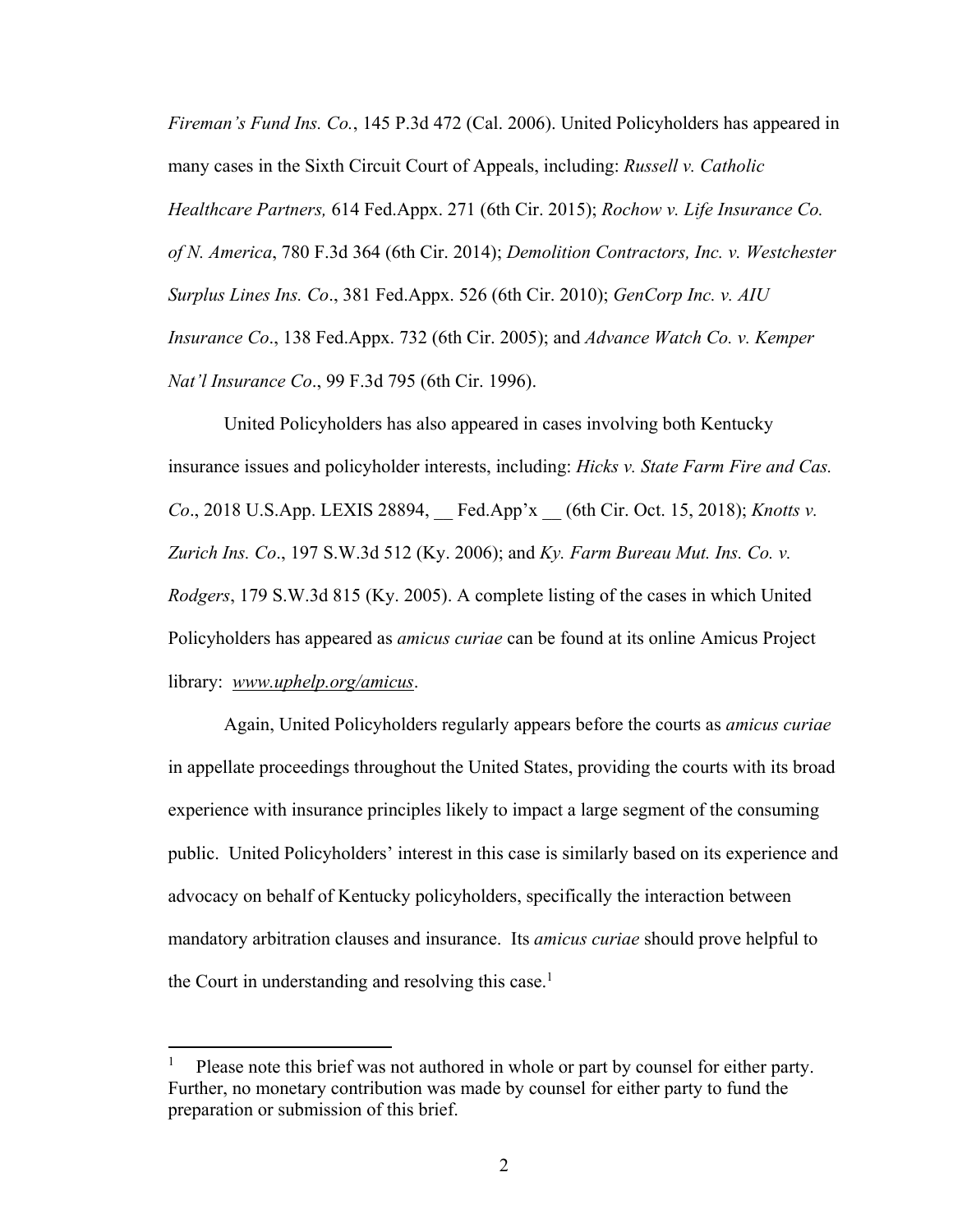#### **ARGUMENT**

 The right to trial by jury is a fundamental right throughout the United States. Kentucky is no exception. Since 1891, Kentucky has provided a constitutional "right of trial by jury" with the proviso that the right be "held sacred."<sup>2</sup> Against this significant constitutional protection is the right to contract – specifically, in this case, to waive the right of trial by jury in favor of mandatory arbitration. Where this right is to be replaced by private mechanisms, such as mandatory arbitration, specific requirements must be satisfied. *Amicus curiae* United Policyholders submits Woodmen's unilateral arbitration language failed to satisfy each of Kentucky's applicable statutory requirements and, therefore, the Court should find the language unenforceable.

## **A. There is a threshold issue that precludes the enforcement of Woodmen's unilateral arbitration language – whether there is an enforceable contract.**

It may be wholly unnecessary for this Court to address the interaction between

Kentucky's insurance statutes and Woodmen's unilateral arbitration provision.

Regardless of whether the arbitration provision is subject to Kentucky's insurance code,

it still must comply with KRS  $417.050$ .<sup>3</sup>

 $\overline{a}$ 

*A written agreement* to submit any existing controversy to arbitration or a provision in written contract to submit to arbitration any controversy thereafter arising between the parties is valid, enforceable and irrevocable, save upon such grounds as exist at law for the *revocation of any contract*. (emph. added).

<sup>2</sup> "The ancient mode of trial by jury shall be held sacred, and the right thereof remain inviolate, subject to such modifications as may be authorized by this Constitution." Ky. Const. § 7.

<sup>3</sup> Woodmen's argument – that because KRS 417.050(2) excludes insurance, and KRS 314.29-231 potentially exempts it from the exclusion, KRS 417.050 is therefore inapplicable – is flawed. Satisfying the "written agreement" requirement is a condition precedent to KRS 417.050 being applicable. Absent a "written agreement," there cannot be an applicable exclusion for insurance.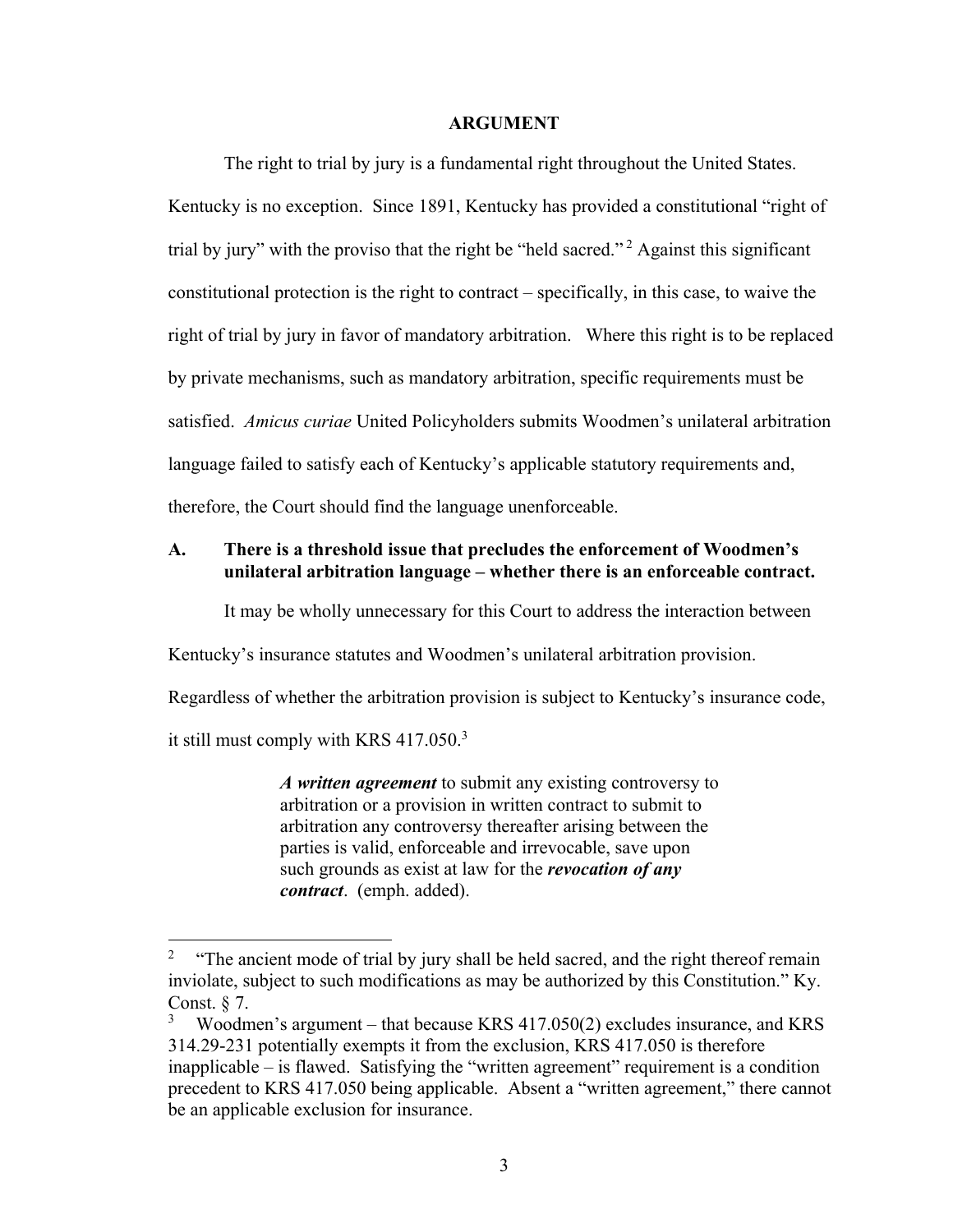By its express terms, the statute requires a written agreement between the parties. Therefore, the "first task of a court asked to compel arbitration is to determine whether the parties agreed to arbitrate that dispute." *Oakwood Mobile Homes v. Sprowls*, 82 S.W.3d 193, 195 (Ky. 2002). Absent the requisite agreement, the arbitration provision is unenforceable. This is not inconsistent with the public policy favoring arbitration agreements. *See Louisville Peterbilt, Inc. v. Cox*, 132 S.W.3d 850, 854 (Ky. 2004). To the contrary, it enforces the free-market concept that parties can agree to arbitrate and where they have done so the agreement is enforceable. However, where the parties have not agreed, public policy does not support unilateral efforts at mandatory arbitration. Kentucky's legislature codified this "meeting of the minds" contractual prerequisite in KRS 417.050.

> We do not ... signify any retreat from our recognition of the prevalent public policy favoring enforcement of agreements to arbitrate…. However, that policy is extended to contracts for arbitration which satisfy the requirement of KRS 417.050. The *document involved here is not such a contract*.

*See Ally Cat, LLC v. Chauvin*, 274 S.W.3d 451, 457 (Ky. 2009) (emph. added).

 Woodmen has presented no evidence that Bridgeman (the insured) agreed to arbitration. Nor could it. By its own admission, Woodmen previously testified that the agreement was entirely unilateral. The arbitration requirement was "voted on and approved by the Delegates at the National Convention."<sup>4</sup> Neither Bridgeman, nor any other Kentucky insured, agreed in writing to arbitrate their insurance claims – thereby waiving their constitution rights to a trial by jury. Based on these facts, and consistent

<sup>4</sup> Appx. Tab 1: Jones Affidavit, ¶ 11.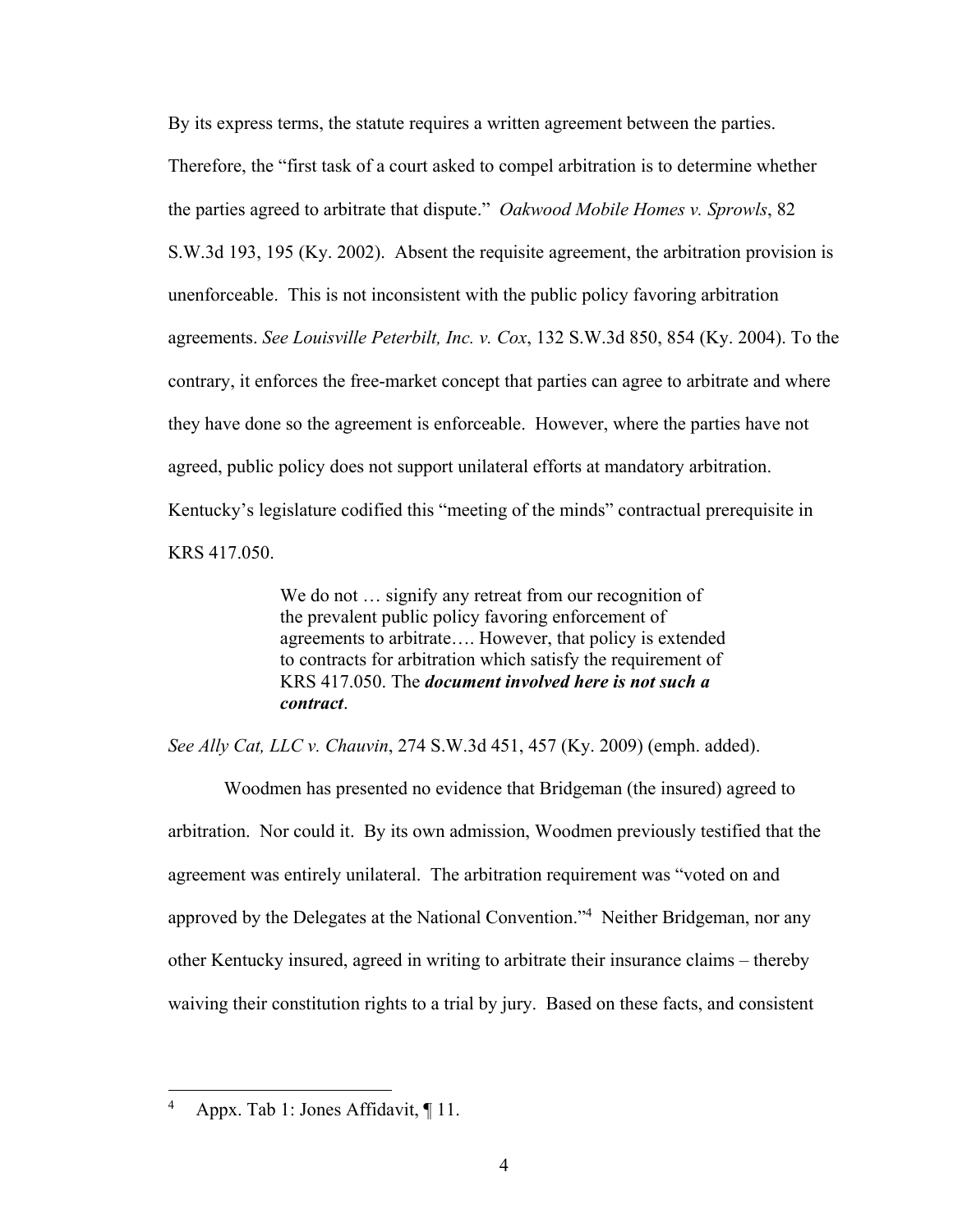with both public policy and the legislative mandate in KRS 417.050, Woodmen's arbitration clause is unenforceable. *See Ally Cat, LLC*, 274 S.W.3d at 457.

#### **B. An additional issue precludes the enforcement of Woodmen's unilateral arbitration language – unconscionability.**

As with the discussion of KRS 417.050 and its requirement of a written agreement, the Court need not address Kentucky's insurance statutes to determine such arbitration language is unconscionable and, as such, unenforceable to Kentucky insureds.

#### **1. Woodmen's arbitration language is** *procedurally* **unconscionable.**

Procedural unconscionability "pertains to the process by which an agreement is reached and the form of an agreement." *Schnuerle v. Insight Communs., Co. L.P.*, 376 S.W.3d 561, 576 (Ky. 2012). "Factors relevant to the procedural unconscionability inquiry include the bargaining power of the parties, the conspicuousness and comprehensibility of the contract language, the oppressiveness of the terms, and the presence or absence of a meaningful choice." *Id*. In the context of the foregoing, it would strain public policy to enforce Woodmen's mandatory arbitration language. This was *not* a contract of adhesion, as in *Schnuerle*, but instead a unilateral proclamation by Woodmen. Bridgeman did *not* have a choice. Notably, the terms of the insurance policy did *not* require Bridgeman, or any other Kentucky insured, to remain a member of the Woodmen.<sup>5</sup> Where the process employed by one party to implement an arbitration agreement unfairly leverages bargaining power and eliminates any real choice, unconscionability has been found. Where, as here, there was no agreement and no

<sup>5</sup> "RIGHT TO CONTINUE CERTIFICATE IF SEPARATED FROM MEMBERSHIP A member who is separated for cause from fraternal membership *can keep this certificate* in force. This can be done by meeting the terms of Part 3 PREMIUMS. *All of the terms of this certificate will still be in force* except that fraternal dues will not be required." Appx. Tab 2: Policy, p.11.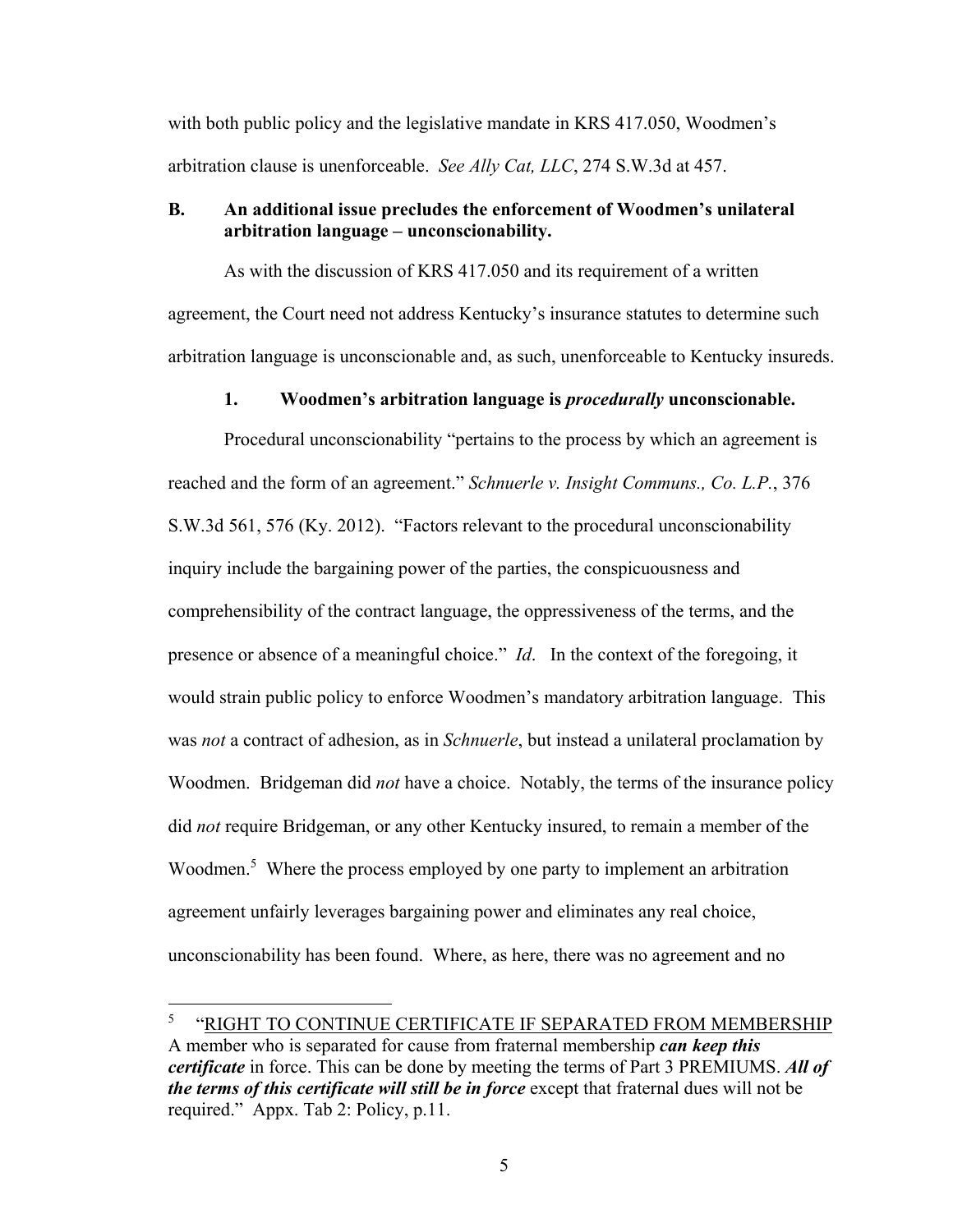choice, public policy and Kentucky jurisprudence require Woodmen's arbitration language be found procedurally unconscionable and unenforceable.<sup>6</sup>

#### **2. Woodmen's arbitration language is** *substantively* **unconscionable.**

Substantive unconscionability "refers to contractual terms that are unreasonably or grossly favorable to one side and to which the disfavored party does not assent." *Schnuerle*, 376 S.W.3d at 577. Moreover, where arbitration language eliminates or precludes a party from receiving all relief provided by law, it is not enforceable. *Id*. at 573 ("[A]n arbitration clause is not enforceable if it fails to provide plaintiffs with an adequate opportunity to vindicate their claims.").

Woodmen's unilateral arbitration language runs afoul of the prohibition on affording Kentucky insureds fewer rights than they are entitled to by Kentucky statute. Woodmen's arbitration language prohibits "an arbitrator [from] award[ing] punitive damages."<sup>7</sup> This limitation significantly affects the recovery an insured can recover against Woodmen. To the extent Woodmen were found liable for bad faith, or to have engaged in "unfair or deceptive" practices, $8$  a Kentucky insured would be entitled to seek and to recover punitive damages. *See Wittmer v. Jones*, 864 S.W.2d 885, 890 (Ky. 1993)

<sup>6</sup> Even if Woodmen's arbitration language was the product of a written agreement, given its placement in the midst of a thirty-three (33) page document, it would also fail to satisfy the "conspicuous" requirement. Aside from the Articles with the added arbitration language, Woodmen did not offer any evidence that it made Bridgeman (or any other Kentucky insured) aware of the material changes – aside from mailing a copy of the document which likely resembled prior mailings without the added language. *See* Ct. Appeals Decision, p.17 ("Based on *the meager record before this Court* …") (Hon. Judge Taylor, dissent) (emph. added).

<sup>7</sup> *See* Appx. Tab 3: Const. and Laws, p.16.

<sup>8</sup> *See* KRS 304.29-341 ("Every society authorized to do business in this state shall be subject to the provisions of Subtitle 12 of this chapter relating to unfair trade practices."); KRS 304.12-010 ("No person shall engage in this state in any practice which is prohibited in this subtitle … or determined pursuant thereto to be, an unfair method of competition or any unfair or deceptive act or practice in the business of insurance.").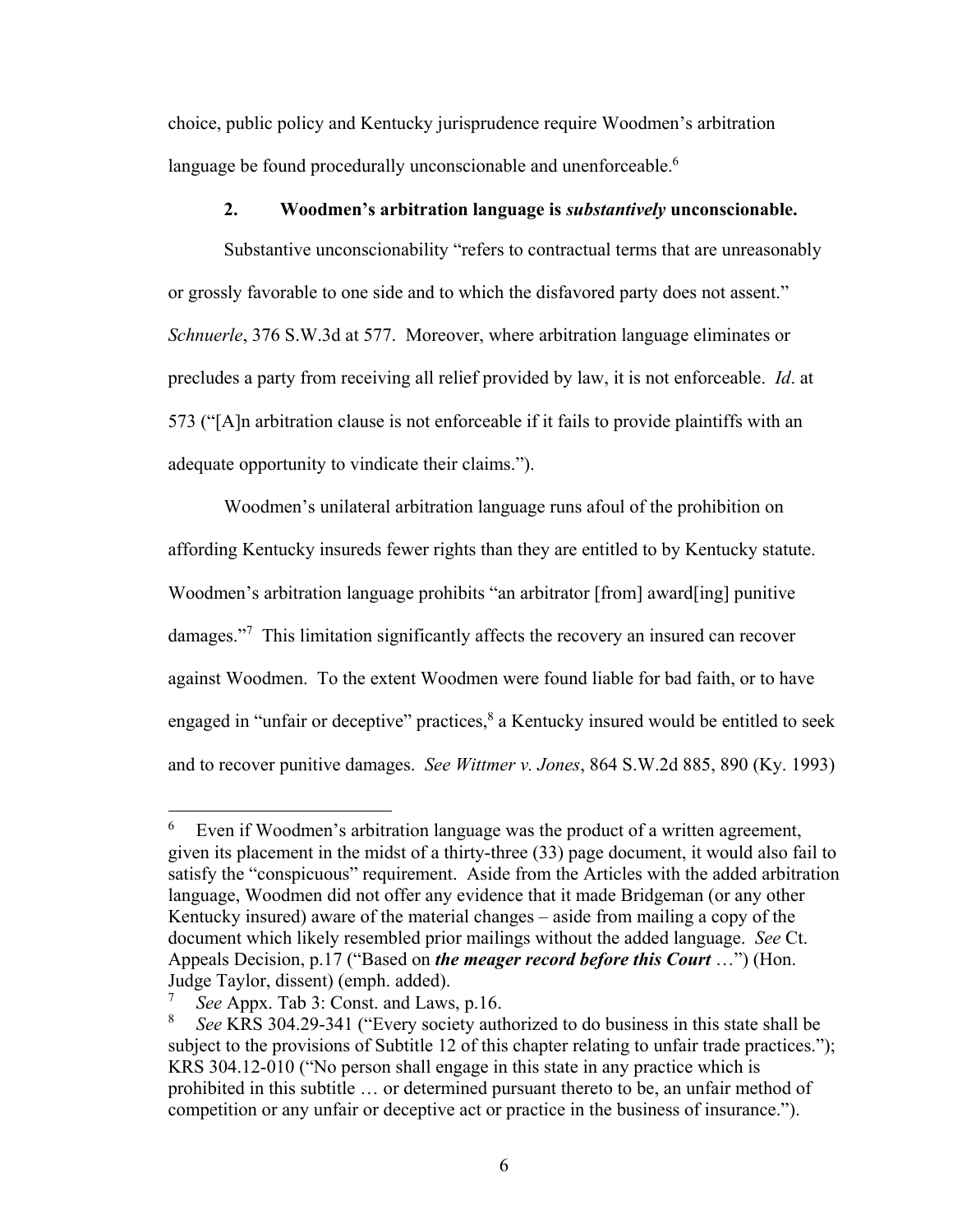(requiring "evidence of bad faith sufficient to justify punitive damages"); *see also*, KRS 411.186 (providing a statutory right to seek punitive damages); KRS 446.070 (providing the civil enforcement mechanism for a violation of, e.g., Kentucky's insurance code).<sup>9</sup>

Woodmen's arbitration language also prohibits the arbitrator from awarding attorney fees "unless otherwise required by applicable law."10 Further, in a section entitled "Costs", Woodmen's language requires that the insured "shall pay its own attorneys' fees" – without any consideration of Kentucky's statutory requirements. KRS  $304.12-235(3)^{11}$  allows a Kentucky insured to recover attorneys' fees for an insurer's improper denial of a claim. KRS  $367.220(3)^{12}$  also allows a Kentucky insured to recover attorneys' fees where an insured is found to have engaged in "unfair, false, misleading, or deceptive acts." *See* KRS 367.170. Woodmen's language strips away a Kentucky insured's statutory rights to recover attorneys' fees and related costs.

Woodmen's arbitration limitations on a Kentucky insured's statutory rights of recovery run contrary to public policy. Arbitration is intended to provide an alternative mechanism for resolving legal disputes. It is not intended to strip claimants of their statutory rights, otherwise it is unconscionable and unenforceable. *See Schnuerle*, 376 S.W.3d at 573 ("[A]rbitration clauses may continue to be struck down as unconscionable if their terms *strip claimants of a statutory right*…") (emph. added).

<sup>9</sup> *See State Farm Mut. Auto. Ins. Co. v. Reeder*, 763 S.W.2d 116, 118 (Ky. 1988).

<sup>&</sup>lt;sup>11</sup> "If an insurer fails to settle a claim within the time prescribed in subsection (1) of this section and the delay was without reasonable foundation, the insured person or health care provider shall be entitled to be reimbursed for his reasonable attorney's fees incurred."

 $12$  "In any action brought by a person under this section, the court may award, to the prevailing party, in addition to the relief provided in this section, reasonable attorney's fees and costs."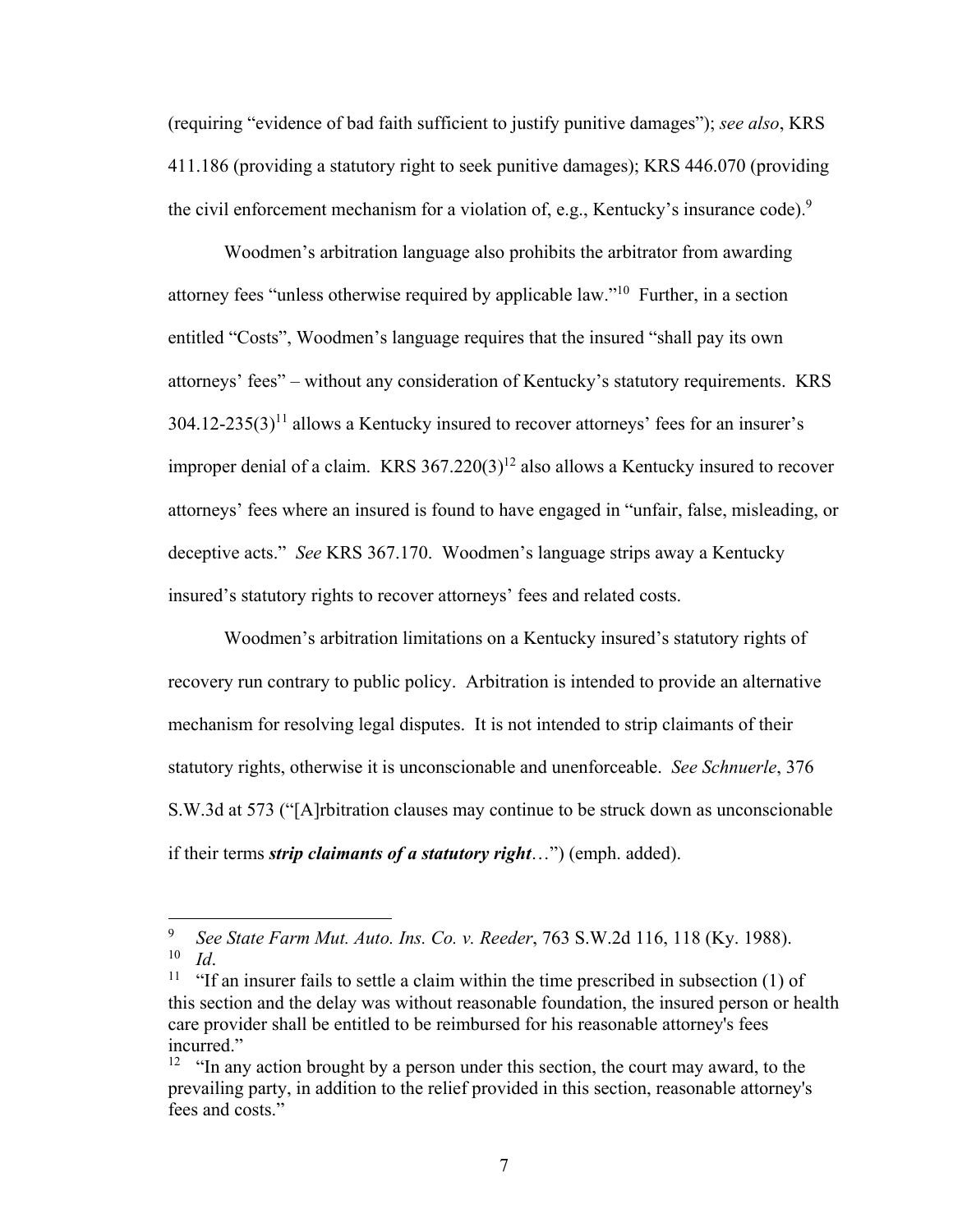**C. Kentucky prohibits arbitration clauses in insurance contracts pursuant to KRS 417.050(2) an insurance statute.** 

Assuming Woodmen's arbitration language would be otherwise enforceable under KRS 417.050, it is necessary to examine the public policy and Kentucky's insurance statutes to determine whether additional rationale supports denying enforcement. The analysis begins with KRS 417.050(2) which was "enacted for the purpose of regulating the business of insurance." *See* Ct. App. Opinion, p.14 (*citing Scott v. Louisville Bedding Co*., 404 S.W.3d 870, 880 (Ky.App. 2013)). KRS 417.050(2) provides the following prohibition on arbitration agreements in insurance contracts:

This chapter does not apply to: … (2) Insurance contracts.

This past January the Kentucky Department of Insurance reiterated the prohibition

of including arbitration agreements in insurance policies – citing to KRS 417.050(2).

*Consistent with KRS § 417.050* ("Validity of arbitration agreement - Exempt agreements") and controlling court decisions, the Department will reject insurance policy forms that require arbitration of a dispute ("mandatory arbitration") as *void and misleading per se.* 13

Notably, Woodmen conceded KRS 417.050(2) was a statute related to the business of insurance. In its briefing before the Court of Appeals, Woodmen argued "it is clear KRS § 417.050(2) is an insurance law."14 On this issue, United Policyholders agrees with the Court of Appeals, the Kentucky Department of Insurance, and Woodmen.

The remaining issue is whether Woodmen, as a fraternal organization, is subject to KRS 417.050(2) or, stated differently, whether Woodmen is permitted to insert mandatory arbitration language into a Kentucky insurance policy. An

<sup>13</sup> *See* Appx. Tab 4: Ky Dept Ins. Bulletin (emph. added).

<sup>14</sup> *See* Woodmen Reply Brief, p.4.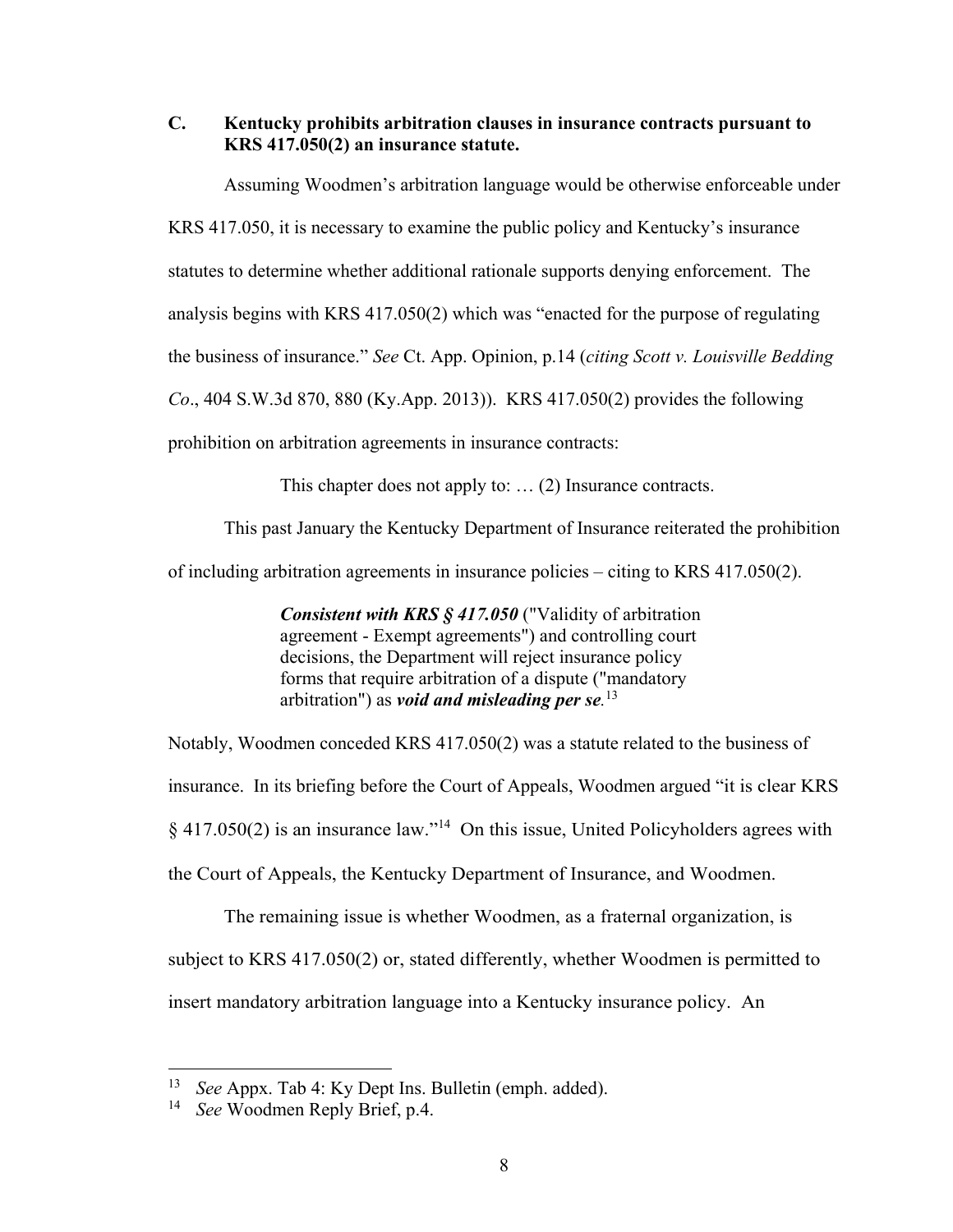examination of Kentucky's insurance code and public policy supports this Court concluding the arbitration language is prohibited and unenforceable.

#### **1. KRS 304.29 does** *not* **permit Woodmen to materially alter a Kentucky insured's rights and benefits under the policy (certificate).**

While Woodmen is permitted, as a fraternal benefit foreign insurer,  $15$  to amend the "laws and rules for the government of [its] society, the admission of its members, and the management of its affairs,"16 these ministerial powers do not extend to altering the terms and conditions of an insurance policy – to materially alter an insured's claim process and rights to enforce the policy terms. This interpretation is consistent with KRS 304.29, and its subchapters, which only reference ministerial powers. Given an insured is not required to maintain membership, allowing an insurer to unilaterally alter the material terms of an insurance policy at any time would run afoul of Kentucky's reasonable expectations doctrine.

Even if a unilateral material alteration of policy terms were permitted, Woodmen was required to comply with KRS 304.29-111. This statute, specifically applicable to fraternal benefit foreign insurers, required Woodmen to file with the Kentucky Department of Insurance a "duly certified copy of all amendments… within ninety (90) days after the [ir] enactment."<sup>17</sup> The record does not indicate Woodmen complied with this statutory requirement – to file its arbitration amendment – at any time, let alone prior to seeking to enforce it against Bridgeman. This lack of evidence provides further support that the arbitration language is unenforceable.

<sup>15</sup> *See* KRS 304.1-070 (defining a "foreign insurer [as] one formed under the laws of any state, other than [Kentucky.]"

<sup>16</sup> *See* KRS 304.29-051.

<sup>&</sup>lt;sup>17</sup> See KRS 304.29-111(4).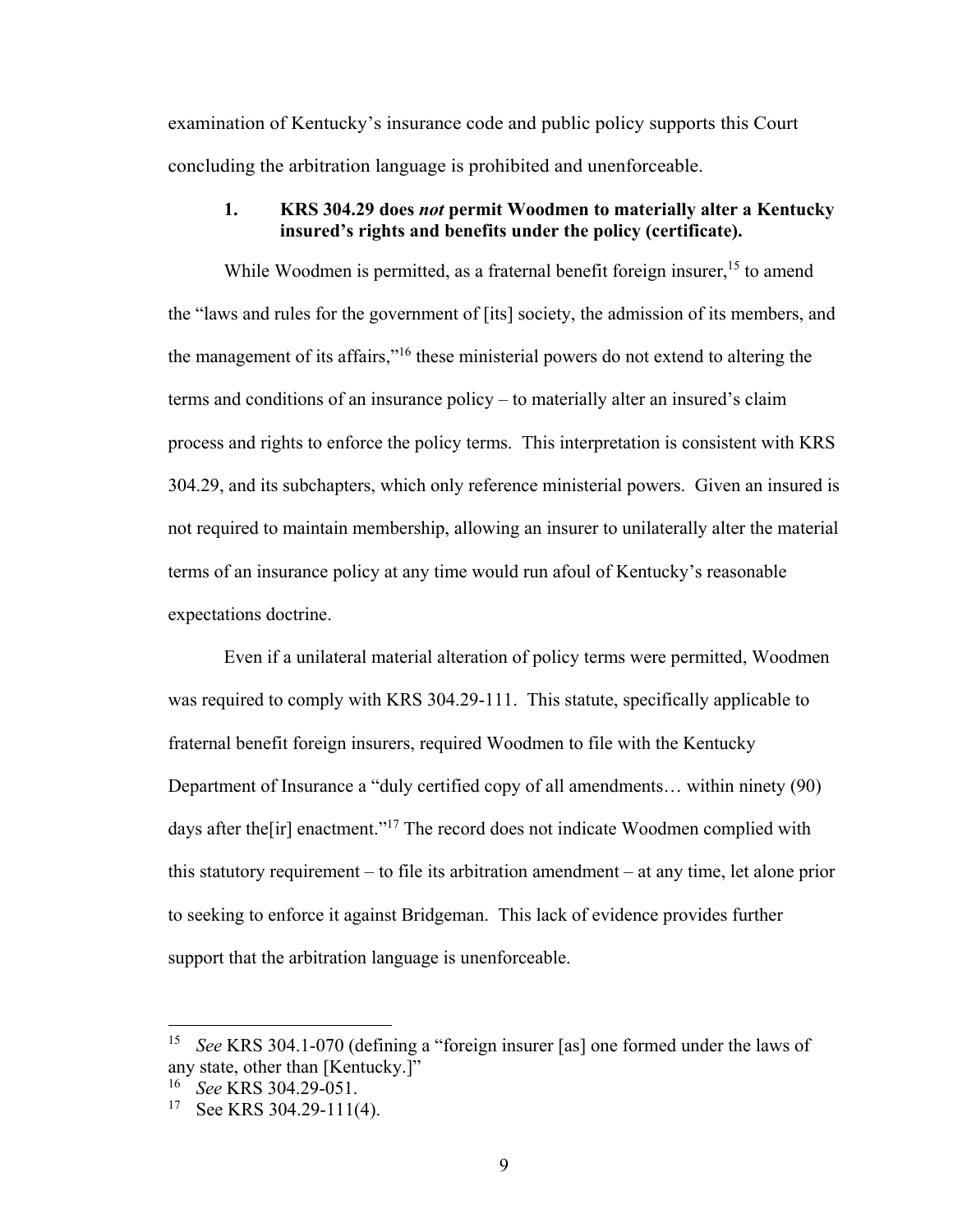#### **2. KRS 304.29 requires Woodmen's insurance policy to conform to the form requirements for all other insurance policies.**

 Pursuant to KRS 304.29-191, each life insurance policy (certificate) "delivered or issued" by Woodmen to a Kentucky insured must conform to the form requirements of all other life insurance policies issued to Kentucky insureds. Specifically, "[e]very life … insurance certificate … shall meet the standard contract provision requirements not inconsistent with this subtitle for like policies issued by life insurers in this state, except that a society may provide for a grace period for payment of premiums of one (1) full month in its certificates." *Id.* This incorporation of Kentucky's life insurance requirements is pivotal to the determination that Woodmen's arbitration language is not enforceable.

Section 14 of the Code, entitled "**The Insurance Contract**," applies to life insurance policies and provides a lengthy list of statutory form requirements. These requirements include: (i) "Ground for disapproval"; (ii) "Contents of policies in general"; (iii) "Additional policy contents"; (iv) "Charter, bylaw provisions"; and (v) "Jurisdiction of courts." Each of these statutory sections provide grounds for invalidating Woodmen's arbitration language.

## **a. KRS 304.14-130 requires disapproval of the arbitration language.**

KRS 304.14-130 provides that Kentucky's Insurance Commissioner "shall disapprove any form … or withdraw any previous approval thereof" if the form contains any terms that are "in violation of, or does not comply with, this code."<sup>18</sup> This requirement applies to each life insurance policy issued or delivered in Kentucky. By

<sup>18</sup> *See* KRS 304.14-130(1)(a).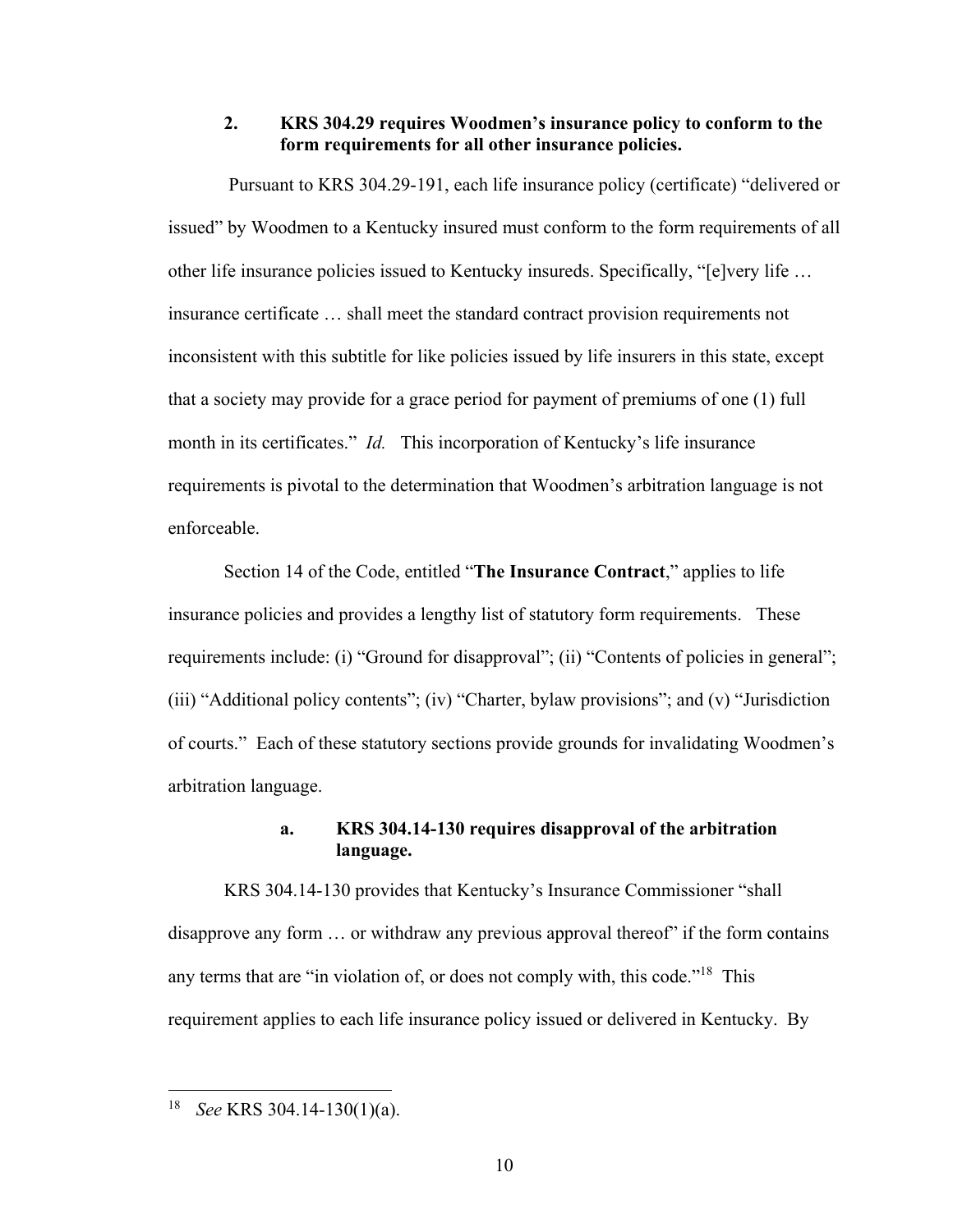extension, and pursuant to KRS 304.29-191's incorporating language, it also applies to fraternal life insurance policies. Relevant to Woodmen's arbitration language in its life insurance policy, KRS 417.050(2) prohibits the inclusion of arbitration in all life insurance policies in Kentucky. This prohibition necessarily extends to fraternal insurers, including Woodmen. Further, given the language of the statute is mandatory – "shall" – there is no discretion on the part of the Insurance Commissioner. The arbitration language must be disapproved, and any prior approval withdrawn.

#### **b. KRS 304.14-150 requires the life insurance policy to apprise the insured of the scope of coverage and any limitations.**

KRS 304.14-150 requires an insurer, including a fraternal insurer pursuant to KRS 304.29-191, to provide an insurance policy that specifically identifies "the risks insured against," "the conditions pertaining to the insurance," and the "benefits payable."19 This obligation to apprise an insured of the extent of the life insurance coverage, including any limitations on the right to obtain benefits (e.g. the claims process) is fundamental. Moreover, it is an enforceable right. A fraternal insurer cannot materially alter the terms of the life insurance policy without ensuring the Kentucky insured is fully apprised*. See e.g*. *Bidwell v. Shelter Mut. Ins. Co.*, 367 S.W.3d 585, 589 (Ky. 2012) ("[T]he insured is entitled to all the coverage he may reasonably expect to be provided under the policy. Only an unequivocally conspicuous, plain and clear manifestation of the company's intent to exclude coverage will defeat that expectation.").

In this instance, the life insurance policy is completely silent as to any limit on the claims process.<sup>20</sup> As has become customary in recent years, there is not a contractual

<sup>19</sup> *See* KRS 304.14-150(1)(c), (f), (g).

<sup>&</sup>lt;sup>20</sup> "SETTLEMENT. Proof of death or application for any other benefit provided by this certificate must be furnished to the Home Office. This certificate must be turned in for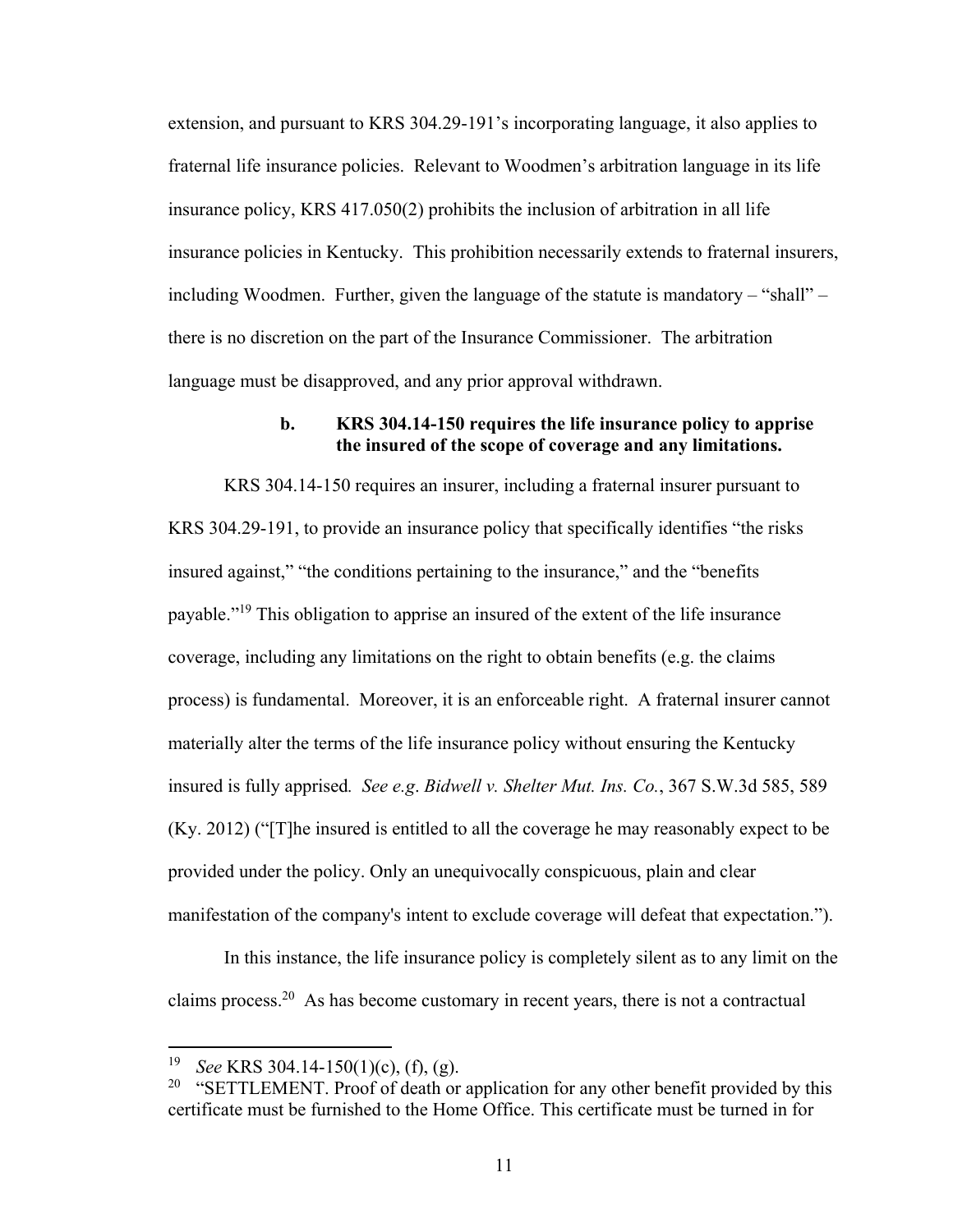statute of limitations. Similarly, there is not a requirement for an insured to delay filing a lawsuit until 60 days after submission of claim. Instead, the policy claims process only requires a claim be filed by submitting proof of death. The insured, or more likely the beneficiary, is wholly unaware of any other limitations on their respective policy rights. From a public policy standpoint, and given the insurer is in the strongest position as the drafter of this contract of adhesion, the insurer is accountable for its silence. Kentucky's statute requires the same result – any undisclosed, or inconspicuous, limitations are unenforceable. The same should hold true for Woodmen's arbitration language.

## **c. KRS 304.14-160 precludes the inclusion of arbitration language in life insurance policies.**

While KRS 304.14-150 provides mandatory contents for life insurance policies, KRS 304.14-160 permits an insurer, as well as a fraternal insurer, to include additional "provisions not inconsistent with the code and which are  $\ldots$  [not] prohibited by law."<sup>21</sup> As already discussed, and conceded by Woodmen, KRS 417.050(2) prohibits including arbitration language in any insurance policy. Reading this prohibition in concert with KRS 304.14-160 leads to the conclusion that no insurer, fraternal or otherwise, may add an arbitration requirement to a life insurance policy.

## **d. KRS 304.14-170 further underscores the requirement for a fraternal life insurer to include the material provisions of its bylaws in the insurance policy.**

KRS 304.14-170, entitled "Charter, bylaw provisions," further requires that life insurance policies referencing "any portion of the charter, bylaws or other constituent document" specifically "set forth in full in the policy" the material terms impacting the

any final settlement. All benefits will be payable at the Home Office." Appx. Tab 2: Policy, p.11.

<sup>21</sup> *See* KRS 304.14-160(3).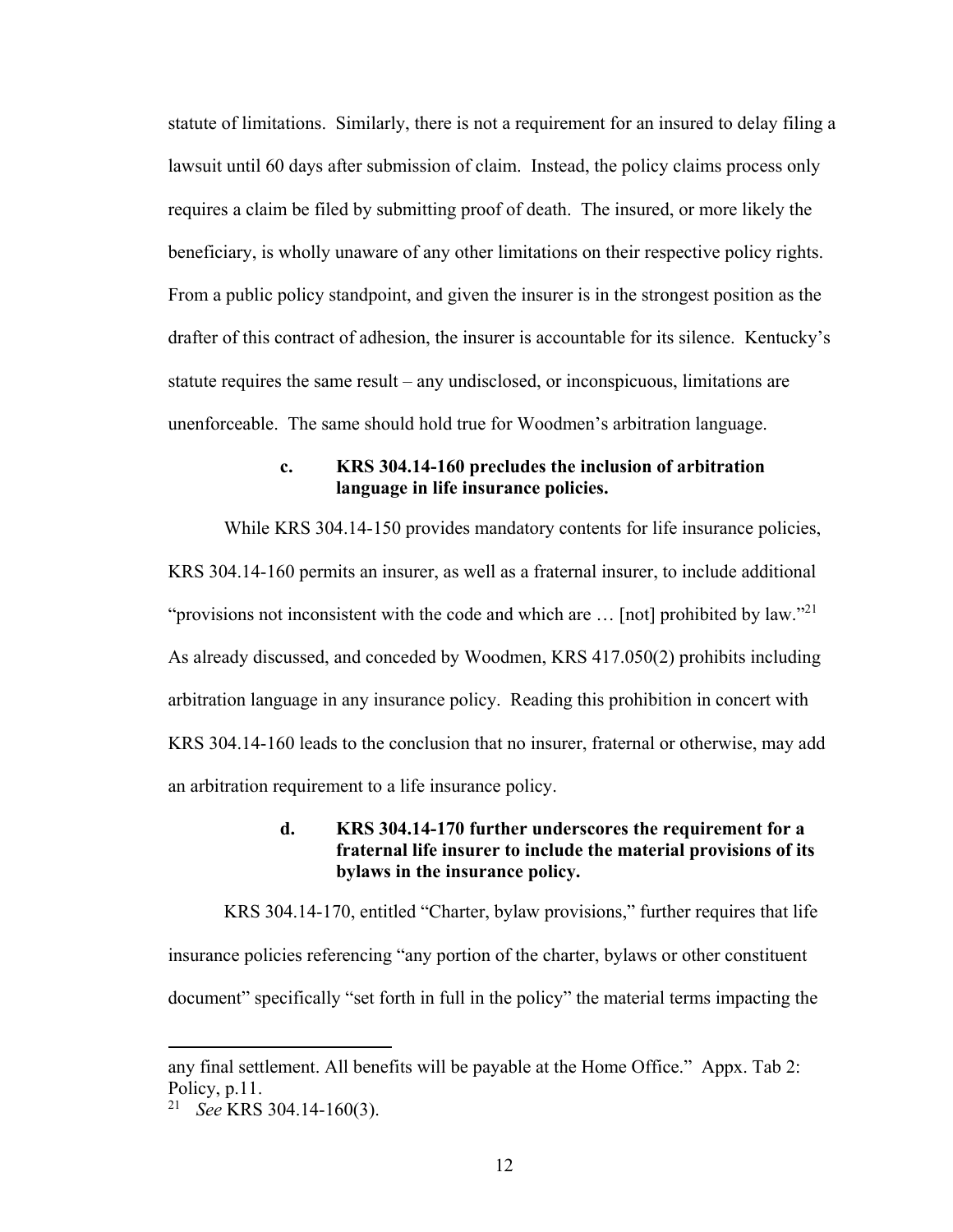insured's rights and benefits. This statutory requirement is consistent with Kentucky's definition of an insurance policy, which requires the policy attach all papers effecting the coverage.22 These requirements provide further protections for Kentucky insureds, making sure they – and more likely their beneficiaries – are fully aware of the extent of their life insurance as well as any limitations. Woodmen's failure, whether negligent or intentional, to set forth the material terms of arbitration bylaw precludes its enforcement.

## **e. KRS 304.14-370 prohibits a fraternal life insurer from using arbitration agreements to deprive Kentucky Courts of jurisdiction to hear policyholder claims.**

KRS 304.14-370 ostensibly provides the best support for the Court finding KRS 417.050(2) applicable to fraternal insurers. The statute expressly prohibits any "conditions, stipulations or agreements in a contract of insurance" that would "deprive [Kentucky courts] of jurisdiction of actions against foreign insurers." *Id*. This statutory protection of a Kentucky insured's constitutional right to a jury trial is fundamental and consistent with, albeit more expansive than, KRS 417.050(2). KRS 417.050(2) specifically prohibits arbitration agreements in insurance policies. KRS 304.14-370 is broader. It prohibits any condition, stipulation or agreement – not just arbitration. With respect to fraternal insurers, and Woodmen, KRS 304.14-370 prohibits any effort to divest Kentucky courts from hearing an insured's – or beneficiary's – claims. Such a prohibited effort would necessarily include Woodmen's unilateral arbitration language.

## **3. KRS 304.29-341 expressly incorporates Chapter 12 relating to unfair trade practices.**

Even were fraternal insurers not subject to the policy requirements of Chapter 14, KRS 304.29-341 incorporates Chapter 12 "relating to unfair trade practices." KRS

<sup>22</sup> *See* KRS 304.14-020.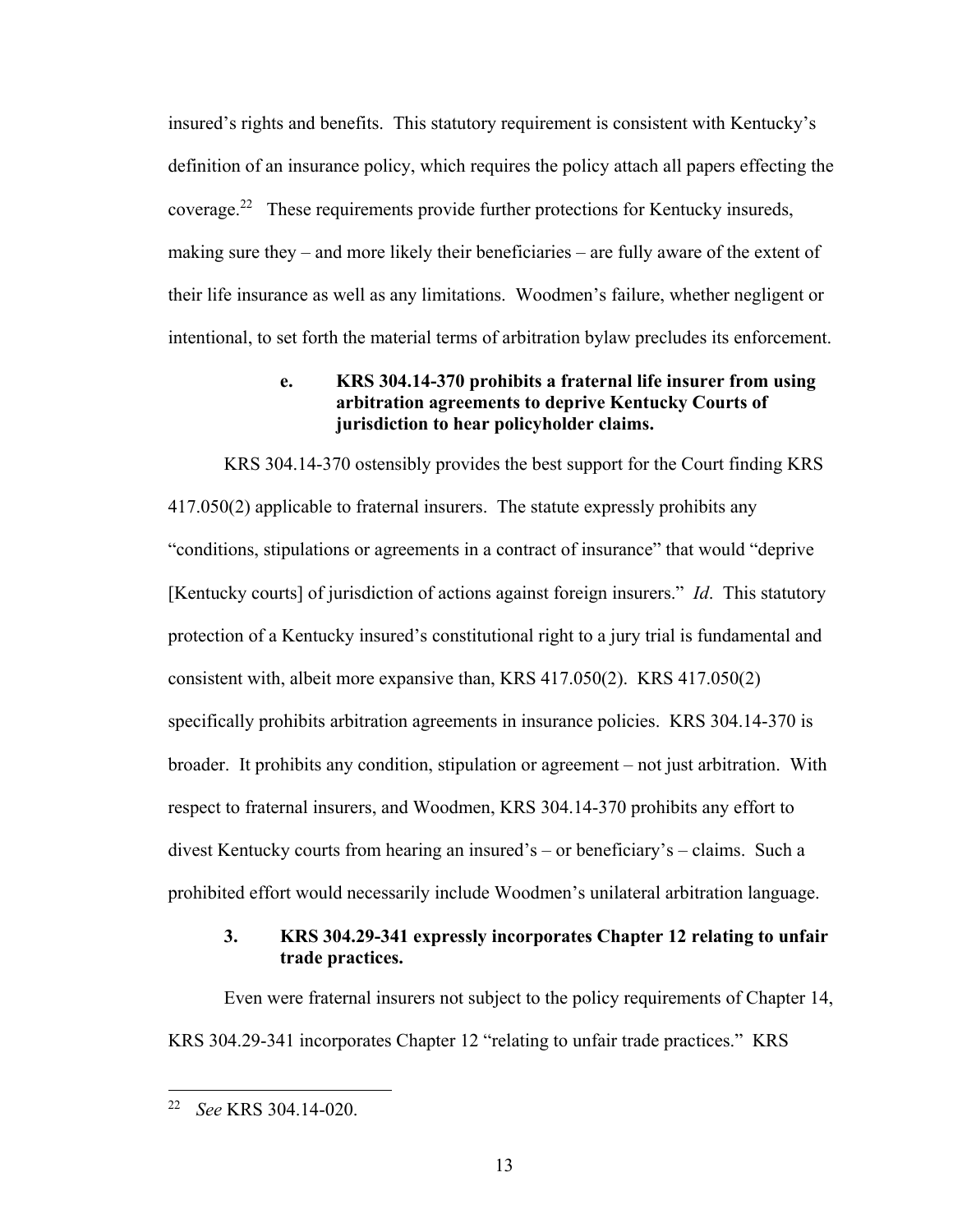304.12-010 provides Kentucky's statutory prohibition on "unfair" and "deceptive practices."23 KRS 304.12-230 provides Kentucky's statutory prohibition on "unfair claims settlement practices."24 As to the issue before the Court, both KRS 304.12-010 and 304.12-230 are insurance statutes subject to KRS 417.050(2). By extension of KRS 304.29-341 through Chapter 12, KRS 417.050(2) would apply to any insured's claims. Again, and consistent with public policy, the result is the same – the arbitration language is not enforceable.

#### **4. KRS 417.050(2) is the more specific (and recent) statute and should control over the more general KRS 304.29-231.**

A final issue bears addressing that further supports the Court finding Woodmen's unilateral arbitration language unenforceable. Kentucky has long recognized that a specific statute controls over a general statute involving the same subject. *See Parts Depot, Inc. v. Beiswenger*, 170 S.W.3d 354, 361 (Ky. 2005) ("The applicable rule of statutory construction where there is both a specific statute and a general statute seemingly applicable to the same subject is that the specific statute controls."). KRS 304.29-231 generally seeks to exempt fraternal insurers from Kentucky's insurance laws, except as otherwise provided. This general statute addressed in broad terms the extent to which Kentucky's insurance code would be applicable to a fraternal insurer. Notably, the exception language – addressed in the context of Chapter 14 – undermines any argument concerning KRS 417.050(2) application to a fraternal life insurance policy. However,

 $23$  "No person shall engage in this state in any practice which is prohibited in this subtitle, or which is defined therein as, or determined pursuant thereto to be, an unfair method of competition or any unfair or deceptive act or practice in the business of insurance."

 $24$  "It is an unfair claims settlement practice for any person to commit or perform any of the following acts or omissions…"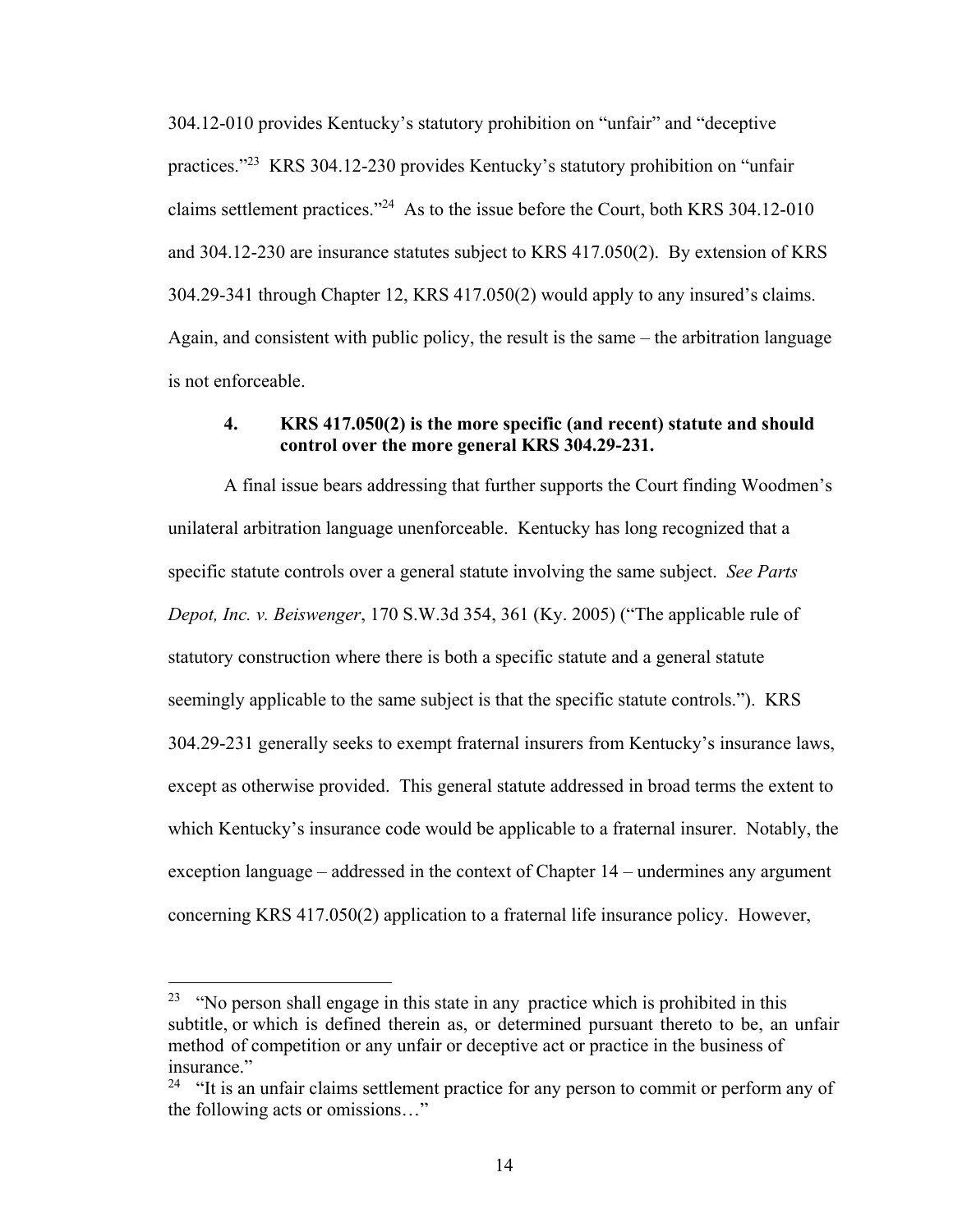even were that not the case, given KRS 417.050(2) is limited solely to the exclusion of a specific clause – arbitration – it would take precedence*. See Parts Depot, Inc,* 170 S.W.3d at 361.

Moreover, KRS 417.050(2) is the more recent statute. The legislature is presumed to be aware of existing law when enacting later laws, as well as aware of the court's interpretation. *See Baker v. White*, 65 S.W.2d 1022, 1024 (Ky. 1933). When the legislature enacted KRS 417.050(2), there was no need to add specific language solely for fraternal insurers. The legislature understandably adopted the specific language approach and directed the arbitration prohibition to each insurance policy issued to a Kentucky resident. Given Kentucky's long-standing "sacred" constitutional "right of trial by jury," there is no indication the legislature intended to allow fraternal insurers an exemption from this constitutional mandate.

#### **CONCLUSION**

 This case is of substantial interest to the *amicus curiae* United Policyholders, advocating on behalf of the thousands of Kentucky insureds affected, or potentially affected, by this Court's decision. For any or all of the foregoing rationale, *amicus curiae*  respectfully request the Court hold that Woodmen's unilateral arbitration language is unenforceable, reverse the Court of Appeals' decision, and remand to Wayne Circuit Court with instructions to allow Appellant West's claims to proceed on the merits.

Date: February 13, 2019 Respectfully Submitted,

 Michael D. Grabhorn, CLU ChFC Counsel for *Amicus Curiae* United Policyholders